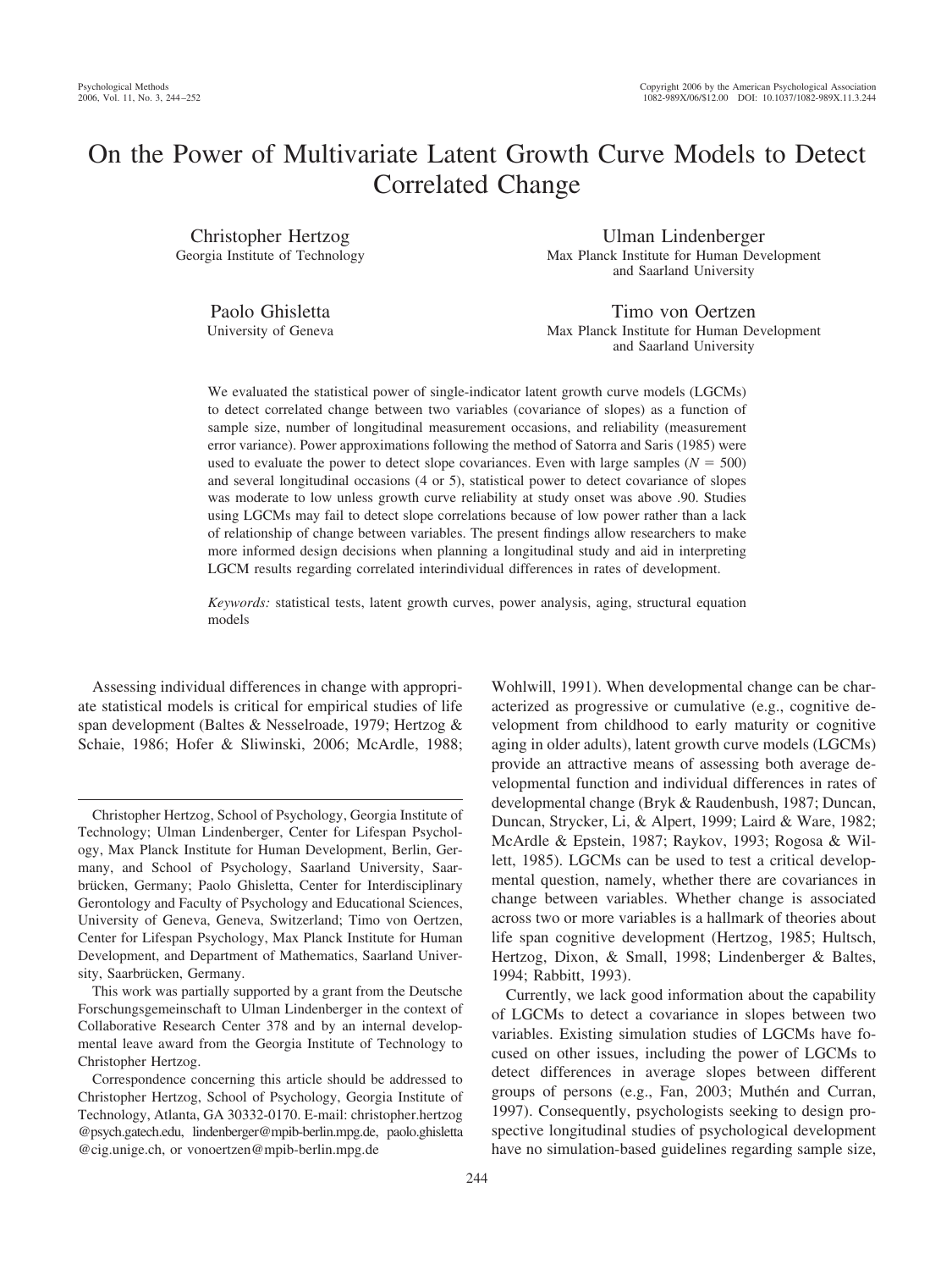spacing of temporal retest intervals, the temporal length of studies needed to detect different effect sizes of variance in change, and so on. A major risk, then, is that researchers may design studies that do not have a realistic chance of detecting relationships in change between variables because their choices regarding sample size, occasions of measurement, or other relevant design features led to insufficient statistical power to detect potentially existing correlations between two or more change processes.

## Statistical Model

Given our interest in evaluating individual differences in adult cognitive development (e.g., Ghisletta & Lindenberger, 2003; Hertzog, Dixon, Hultsch, & MacDonald, 2003; Lindenberger & Oertzen, 2006), we frame the LGCM issues around the problem of detecting reliable individual differences in rates of cognitive decline and reliable associations of age-related decline in two variables. However, the results we report are actually arbitrary with respect to (a) epoch of time, (b) direction of change (growth or decline), and (c) choice of psychological constructs.

Consider a simple bivariate linear LGCM for two variables, *x* and *y*, measured longitudinally over time  $t = 0, \ldots$ , *T*, on  $i = 1, \ldots, N$  persons, generating data matrices  $x_{it}$  and  $y_{it}$ . The LGCM can be written as

$$
\mathbf{x}_{it} = \beta_{X1} \cdot \text{Intercept} X_i + \beta_{X2t} \cdot \text{Slope} X_i + \mathbf{\varepsilon}_{Xit}
$$

$$
\mathbf{y}_{it} = \beta_{Y1} \cdot \text{Intercept} Y_i + \beta_{Y2t} \cdot \text{Slope} Y_i + \mathbf{\varepsilon}_{Yit}, \qquad (1)
$$

where Intercept $X_i$ , Slope $X_i$ , Intercept $Y_i$ , and Slope $Y_i$  are latent variables defining the intercepts and slopes of the latent growth curves for *x* and *y*. For *x* and *y*, a growth curve design matrix, **B**, is defined with 2*T* rows for occasions of measurement for *x* and *y* and four columns for the intercept and slope of *x* and *y*. Each column of **B** is a vector of regression weights establishing the relationship of occasions of measurement to the growth curve. For intercepts, all values are fixed at 1. The regression weights for slopes are increased from 0 to 1 in steps of 1/*T*. (See McArdle & Epstein, 1987, and Rovine & Molenaar, 2000, for discussion and alternative scalings of the growth curves.)

The model can be used to derive expectations (*E*) on the basis of the mean growth curves across individuals for  $x_i$ and  $y_{it}$ :

$$
E(\mathbf{x}_{it}) = M_{\text{Intercept}X} + \mathbf{\beta}_{2t} \cdot M_{\text{Slope}X}
$$

$$
E(\mathbf{y}_{it}) = M_{\text{Intercept}Y} + \mathbf{\beta}_{2t} \cdot M_{\text{Slope}Y},
$$
(2)

where  $\beta_{2t}$  is the column vector of weights defining the linear growth curve slope across *T* occasions, *M*Intercept*<sup>X</sup>* and  $M_{\text{Intercept}Y}$  are the population mean intercepts and  $M_{\text{Slope}X}$ and  $M_{SlopeY}$  are the population mean slopes.

Consistent with common practice in empirical applications of LGCMs, we assume that the errors,  $\mathbf{\varepsilon}_{Xit}$  and  $\mathbf{\varepsilon}_{Yit}$ , are distributed normally and are stochastically independent of the latent intercepts and slopes, as well as independent of each other. We also assume the errors have homogeneous variance across occasions of measurement, denoted  $\sigma_{ex}^2$  and  $\sigma_{\rm{ey}}^2$ . Hence the expectation for the covariance matrix of the observed variables,  $\Sigma_{xy}$ , aggregating over individuals, is

$$
\Sigma_{xy} = \mathbf{B}_{\text{pt}} \Sigma_{\text{IS}} \mathbf{B}_{\text{pt}}' + \mathbf{\Theta}_{xy}, \tag{3}
$$

where p is an index for each observed variable,  $\Sigma_{IS}$  is the covariance matrix of Intercept*X*, Intercept*Y*, Slope*X*, and Slope*Y* and  $\mathbf{\Theta}_{xy}$  is a diagonal matrix containing the error variances  $\sigma_{\rm{ex}}^2$  and  $\sigma_{\rm{ey}}^2$ . The parameters in  $\Sigma_{\rm{IS}}$  and  $\Theta_{\rm{xy}}$  are termed random effects in multilevel models. Our interest in this study is on the power to detect nonzero slope covariances, namely,  $\sigma_{SlopeXSlopeY}$ , one element of  $\Sigma_{IS}$ .

## Longitudinal Design Model

The setting for this power study is a prospective singlecohort longitudinal design (Baltes, Reese, & Nesselroade, 1988; Schaie, 1977). We assume that a population of adults of homogeneous initial age (i.e., 50 years) has been measured on two variables that produce linear age decline from age 50 years through age 69 years. We assume that the scientist draws a random sample of individuals from the general population and then measures these individuals longitudinally. To enable comparisons across different temporal epochs, we framed the linear growth process as change over 20 occasions of measurement. For relevance to studies of adult cognitive development, the temporal unit is years, but other substantive problems would dictate other time scales (e.g., days or weeks for prosocial development in preschool). The variables *x* and *y* were scaled as *T* scores  $(M = 50, SD = 10)$  at  $t(0)$ , and the LGCM parameters were scaled to be psychologically plausible, on the basis of prior longitudinal studies of adult cognitive development, and statistically possible. Data from longitudinal studies have demonstrated that variance in change is small to moderate relative to variance in initial level (e.g., Hertzog & Schaie, 1986; Hultsch et al., 1998; Lövdén, Ghisletta, & Lindenberger, 2004; Lövdén, Rönnlund, et al., 2004; Rabbitt, Diggle, Smith, Holland, & McInnes, 2001; Schaie, 1996). On the basis of these empirical considerations, we scaled change variance to be either 50 or 25 at *t*(19), relative to the intercept variance of 100, to arrive at a ratio of total change over intercept variance of 1:2 or 1:4. Note that estimated ratios reported in the literature are generally smaller, in all likelihood making it even more difficult to detect interindividual differences in change. Both variables were treated as having equal magnitudes of mean parameters for intercept and slope, intercept variance and covariance parameters,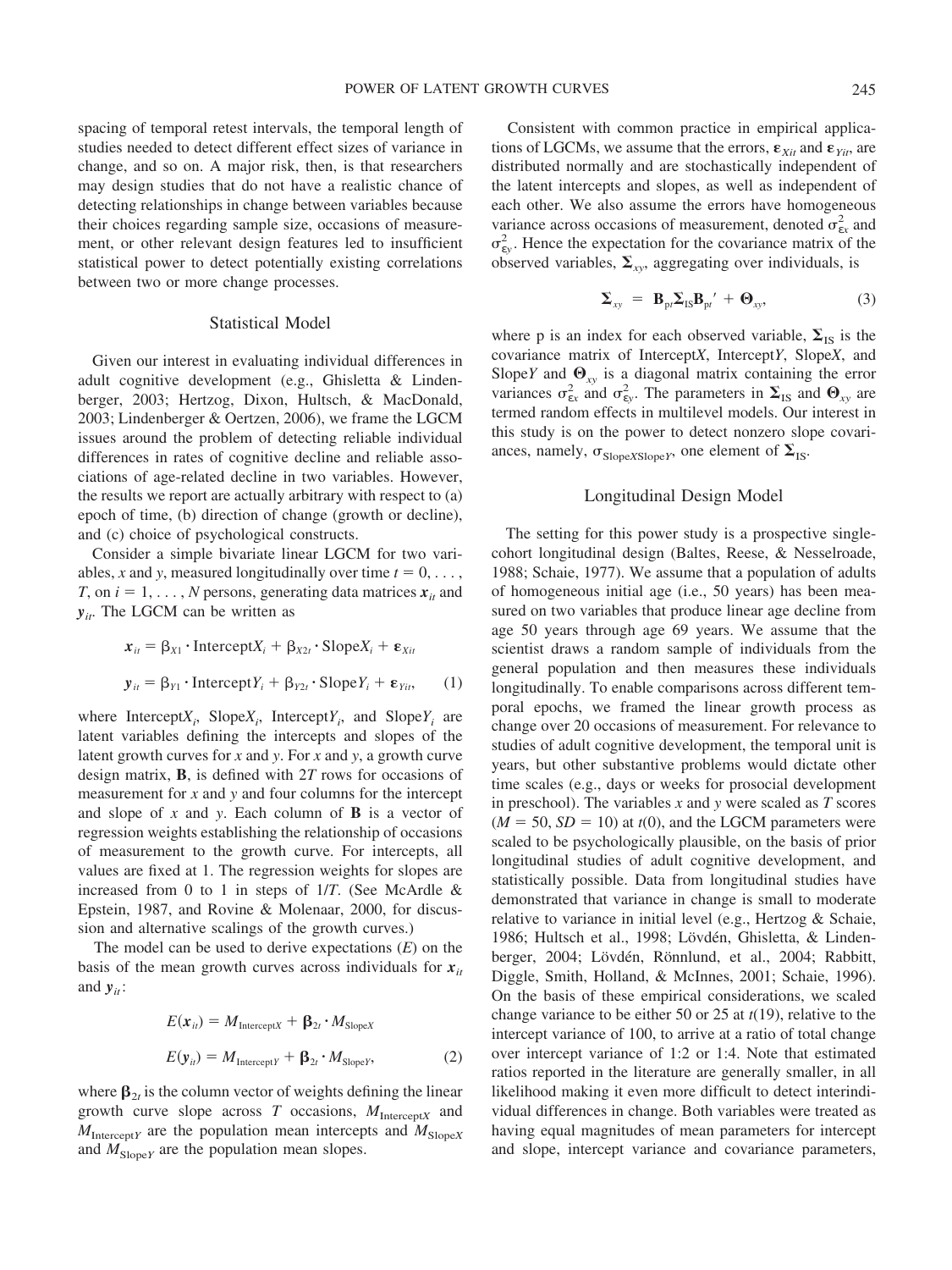and slope variance (i.e., we did not simulate the situation of differential change in the two variables). Mean intercepts, mean slopes, intercept variances, and intercept covariances were held constant. Also, covariances between intercepts and slopes were fixed to 0. Error variance was treated as homogenous across all *T* occasions.

One important issue is the number of occasions of measurement needed to reliably detect a covariance between the slopes of *x* and *y*. Hence we evaluated changes in statistical power as a function of increasing the number of longitudinal occasions of measurement, as if we were conducting an actual longitudinal study.

A second issue is the effect of growth curve reliability (GCR) on the power to detect covariance between the slopes. Define the total variance of *x* at time *t* as  $\sigma_{xr}^2$ . This variance can be decomposed into two components, (a) that due to individual differences in latent intercepts and slopes, namely  $\sigma_{1x}^2 + \beta_{2t}^2 \cdot \sigma_{Sx}^2$  (where  $\sigma_{1x}^2$  and  $\sigma_{Sx}^2$  are the variances of the intercepts and slopes for *x*, respectively), and (b) that due to error  $(\sigma_{\epsilon x}^2)$ . Then GCR is defined as  $(\sigma_{1x}^2 + \beta_{2t}^2)$ .  $\sigma_{Sx}^2$ / $\sigma_{xt}^2$  or  $(\sigma_{xt}^2 - \sigma_{ex}^2)/\sigma_{xt}^2$ ; that is, the ratio of variance is determined by the latent growth curve to total variance. The same expressions apply to variable *y*. The error variance has two components: random measurement error in each variable and variability of the residuals for the true scores of *x* and *y* around the linear regression functions of the growth curves. At *t*(0), GCR reduces to  $\sigma_{1x}^2 / (\sigma_{1x}^2 + \sigma_{ex}^2)$  for *x* and  $\sigma_{Iy}^2/(\sigma_{Iy}^2 + \sigma_{ey}^2)$  for *y* (namely, variance in latent intercepts divided by total variance), because by scaling constraint, individual differences in slopes do not contribute to the reliable variance at *t*(0). These expressions are, of course, closely related to reliability as defined by classical test theory, differing only in the growth curve basis for estimating the residual variances  $\sigma_{\rm ex}^2$  and  $\sigma_{\rm cy}^2$  and hence the resulting absorption of regression residual variance into the error term. In general, GCR varies with *t*, so we refer to GCR as scaled at *t*(0) for the power curves we report in this article.

On the basis of the well-known effects of random measurement error (unreliability) on change scores (e.g., Rogosa, Brandt, & Zimowski, 1982), we also expected that GCR would influence the power of LGCMs to detect slope covariances. Moreover, LGCMs can be framed as an instantiation of restricted common factor analysis. MacCallum, Widaman, Zhang, and Hong (1999) demonstrated that power to detect unstandardized factor loadings depends on the magnitude of residual variances. Note that although LGCMs define latent factors of intercept and change, each of these latent factors is typically based on just one indicator per construct measured over time. We suspected that the statistical power of such models may be more susceptible to measurement error than is commonly assumed.

In practice, researchers evaluate the null hypothesis of zero slope covariance with a likelihood ratio (LR) chisquare test (e.g., Steiger, Shapiro, & Browne, 1985), computed as the difference in fit between a model that fixes the slope covariance to 0 versus one that estimates it freely. Power is defined as the probability of rejecting the null hypothesis when it is false, that is, of detecting a covariance in change when it actually exists. We used the method developed by Satorra and Saris (1985) to evaluate the power to detect slope covariances of varying magnitudes (effect sizes). Satorra and Saris showed that if the true model is in a sufficiently close neighborhood to the model of the null hypothesis, then the LR of a set of data generated by the true model tested against the null hypothesis will be distributed as a noncentral chi-square variate. The noncentrality parameter of this distribution is then the optimal  $-2 \log$  likelihood index for the true model against the null hypothesis model, multiplied by the number of observed data points. Power can then be estimated in turn by comparing the overlap of the noncentral chi-square with the central chi-square generated for the LR test (Saris & Satorra, 1993; Satorra & Saris, 1985).

#### Results

We first traced power curves as a function of number of measurement occasions and reliability for six conditions: slope correlations of .25, .50, and .75 crossed with sample sizes of 200 and 500. Figure 1 plots these curves for each number of longitudinal occasions (from left to right, 20, 10, 6, 5, 4, and 3). The curves for the larger sample size  $(N =$ 500) are shown in the top row; the curves for the smaller sample size  $(N = 200)$  are shown in the bottom row. The curves were generated by computing Satorra–Saris power estimates by stepping through GCRs—scaled for occasion *t*(0), the onset of the longitudinal study—from .50 to .99 in .005 increments.

Power was generally low for GCRs below .90, although this depended on sample size and effect size, as expected. For the slope correlation of .25 (small effect size), the steepest rise in the power curves occurred for reliabilities greater than .91, and the plots reveal the rapidly ascending behavior of the sigmoidal power curves in this region. With a sample size of 200, power did not exceed .80 until reliability was nearly perfect  $(> 0.96)$  for longitudinal designs with 3, 4, 5, or 6 occasions of measurement and achieved .80 when reliability was approximately .90 for 10 occasions of measurement. When sample size increased to 500 for this effect size, the picture improved somewhat, with a 6-occasion longitudinal design achieving .80 power with a GCR of about .92. The increase in power as a function of effect size is seen by going from left to right within a row of the figure. With a sample size of 500 for the moderate effect size, power of .80 was achieved with GCR of .82 for 6 occasions of measurement and with GCR of .93 with 4 occasions of measurement. With the largest effect size (slope correlation of .75), power for a sample of 500 persons rose to .80 with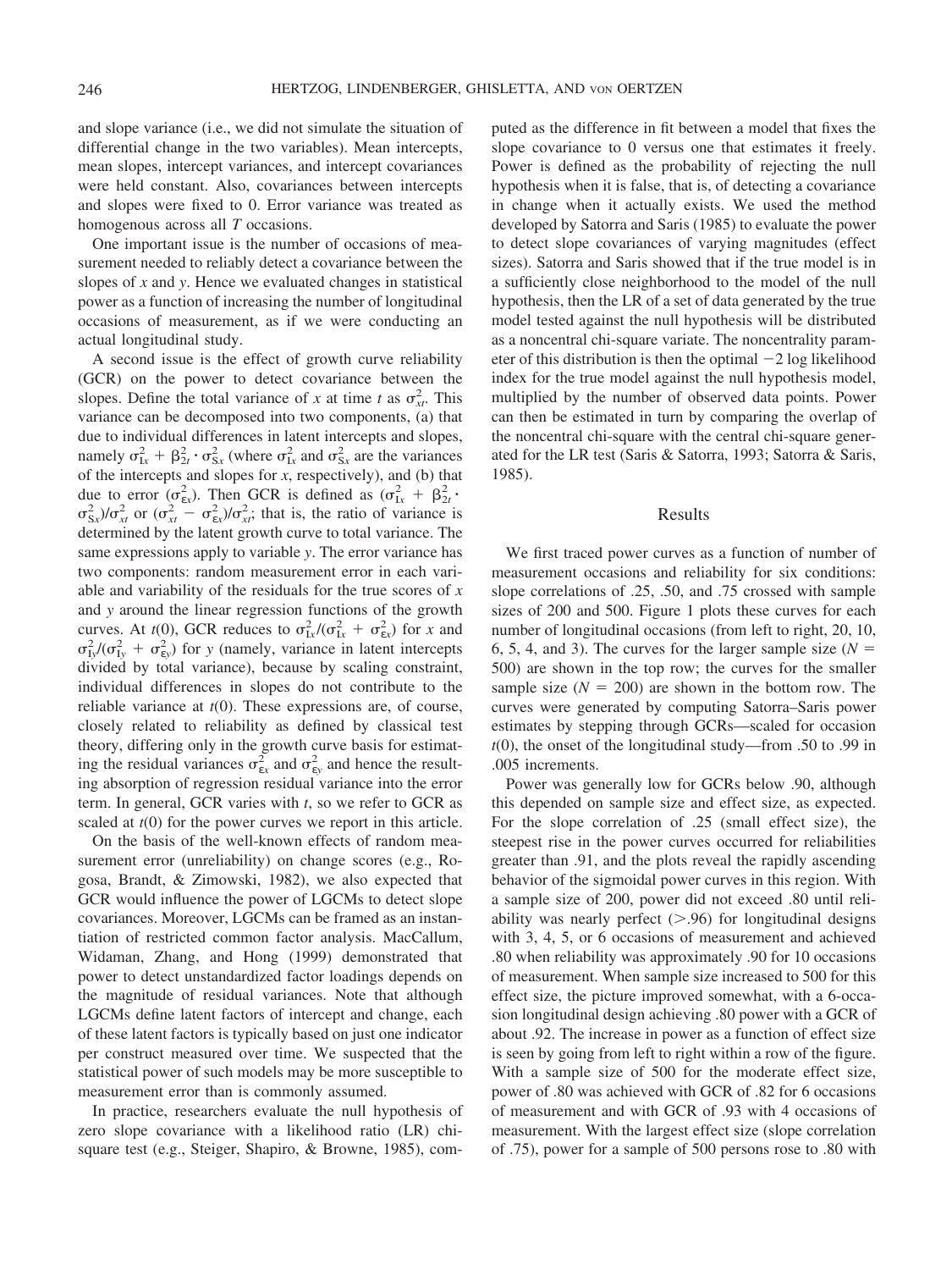

 $00\mathsf{S}=\mathsf{N}$ 

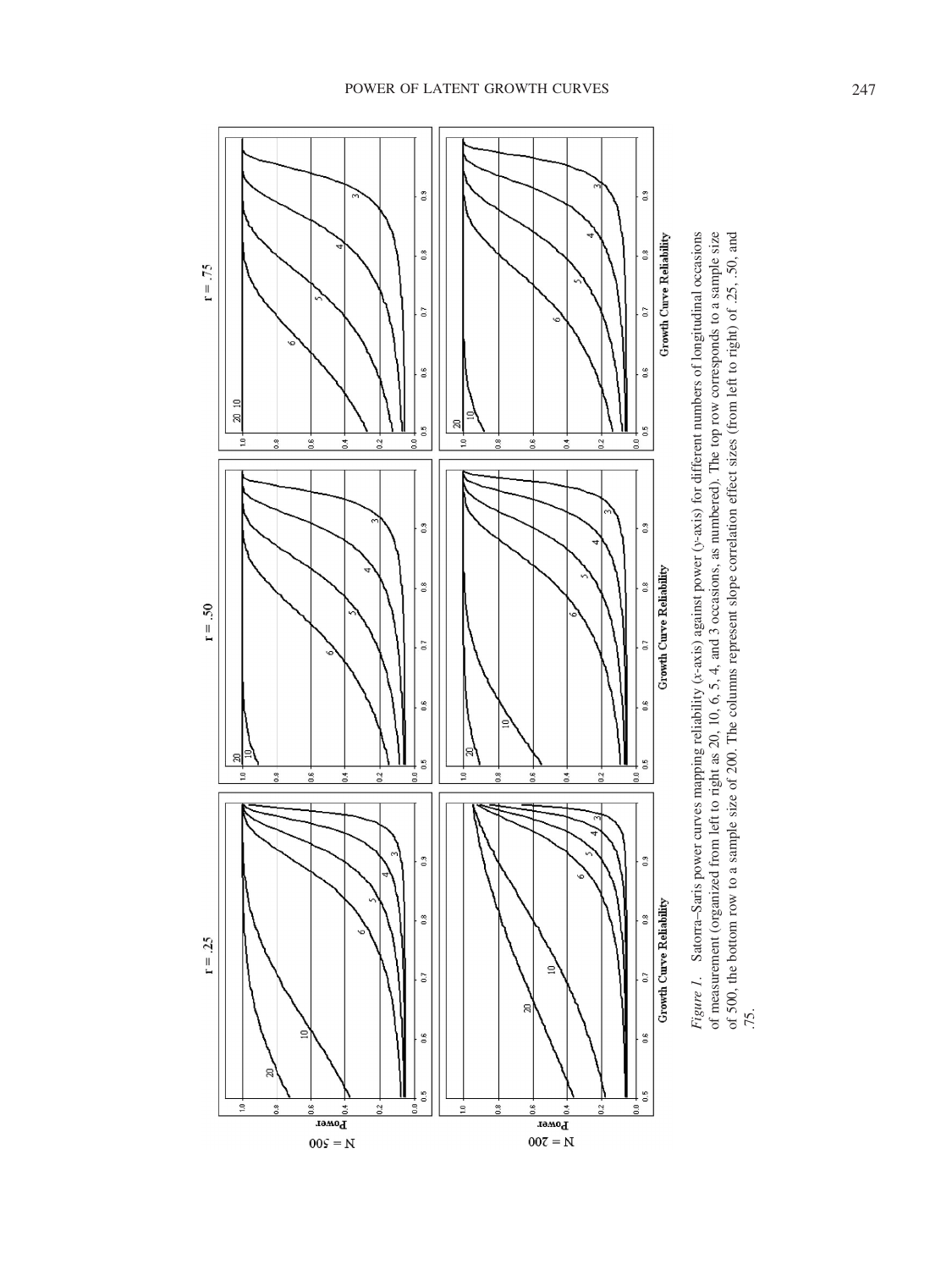4 occasions of measurement and reliability of just under .90. Clearly, use of a bivariate LGCM requires sample sizes greater than 500 and good GCRs to achieve acceptable power to detect slope covariances with only 3 or 4 occasions of measurement, assuming all other assumptions hold.

To gain further understanding of the power to detect slope covariances, we estimated a second set of Satorra–Saris power curves that systematically varied the magnitude of the implied slope correlation from 0.0 to 1.0 for a sample of 500 persons. Figure 2 presents these curves. Each panel reports a different number of longitudinal occasions of measurement, varying from 3 to 10. Separate curves are plotted for GCRs at *t*(0) of .75, .80, .85, .90, and .95 within each panel.

When the number of longitudinal occasions of measurement is 3, power remains relatively low in all cases except when GCR is .99. As the number of occasions increases, the power curves improve, reaching the benchmark of .80 with smaller effect sizes and GCRs. With 4 occasions of measurement and a GCR of .91, better than .80 power is achieved to detect a slope correlation of approximately .70. With 5 occasions of measurement and a GCR of .91, .80 power is found for a slope correlation of .40. As the number of occasions increases, power for lower levels of GCRs becomes more satisfactory, and with 10 occasions of measurement, the curves for the different levels of GCRs lie relatively close to one another. Nevertheless, it is clear that with 5 or fewer longitudinal occasions (e.g., the norm for actual longitudinal studies in the cognitive aging literature), power remains quite low for even high levels of GCRs until effect size becomes very large.

## Discussion

The results of this study show that the power to detect individual differences in change as well as correlations among changes between two variables is often disappointingly low. We had anticipated that sample size and the number of longitudinal occasions of measurement would affect power, as they did. What was unexpected was the degree of influence of GCR on power in LGCMs. LR tests of slope covariance were affected by measurement error to a degree that we did not foresee.

It is well-known that arguing for the null hypothesis is problematic when statistical power is low (e.g., Cohen, 1994). Our results demonstrate that failures to reject the null hypotheses of no covariance in change often do not permit any firm conclusions about the absence of such effects in reality. Even with moderate or large change-related effect sizes, LGCMs failed to detect these effects under many combinations of sample size, number of measurement occasions, and GCR. When one is evaluating theoretical propositions about the degree of commonality of change in various attributes within and across domains of functioning, this vexing fact of low statistical power needs to be kept in mind.

In cognitive aging research, for instance, LGCM analyses of longitudinal studies with relatively large sample sizes, extended longitudinal observation periods, and high measurement reliability have tended to yield significant estimates of variance and covariance in change. For instance, Wilson et al. (2002) detected significant correlations among LGCM slopes in a sample of over 600 persons and with up to 6 years of longitudinal data, using composite variables of multiple psychometric tests for each construct that undoubtedly had high measurement reliability. Be that as it may, studies that conclude that there is a lack of individual differences in slopes or that there are no correlations among slopes between variables should be treated with skepticism unless the power of the study design to detect such effects is evaluated.

The results indicated that statistical power to detect covariance in change is generally most satisfactory when GCR is above .90. The two components of GCR are variation in each person's scores around his or her intraindividual regression line and random measurement error. The former is a characteristic of persons developing in contexts, whereas the latter is a function of the scientist's measurement choices and hence can be manipulated to improve GCR. One can speculate that if multiple indicators of a construct are measured so that a multiple-indicator measurement model can be specified at each occasion, then an LGCM on the latent rather than manifest variables (see McArdle, 1988; Sayer & Cumsille, 2001; see also Christensen et al., 2004) would produce improved statistical power for a given sample size and number of occasions of measurement. In this case, one should, in effect, have corrected for random measurement error, leaving only latent regression residuals to influence the power of the test for correlated slopes.

If our single-indicator results generalize to multiple-indicator LGCMs, these results may explain an apparent discrepancy in the literature on cognitive development in adulthood. In contrast to some null results with single-indicator LGCM studies, latent difference score models (using multiple indicators to estimate differences in latent constructs; see Hertzog & Nesselroade, 2003; McArdle & Nesselroade, 1994) have detected reliable correlations of change in cognitive latent variables over relatively short time periods (e.g., 6 years) with samples under 500 persons (Hertzog et al., 2003; Hultsch et al., 1998; Lövdén, Rönnlund, et al., 2004). With the same approach, Raz et al. (2005) were able to detect reliable variance and covariance in brain volume changes among 72 adults measured over 5 years. These results are consistent with the hypothesis that multipleindicator LGCMs should make it possible to detect covariance in change among constructs over shorter periods of time and with smaller samples.

The results of this study can be helpful in making longi-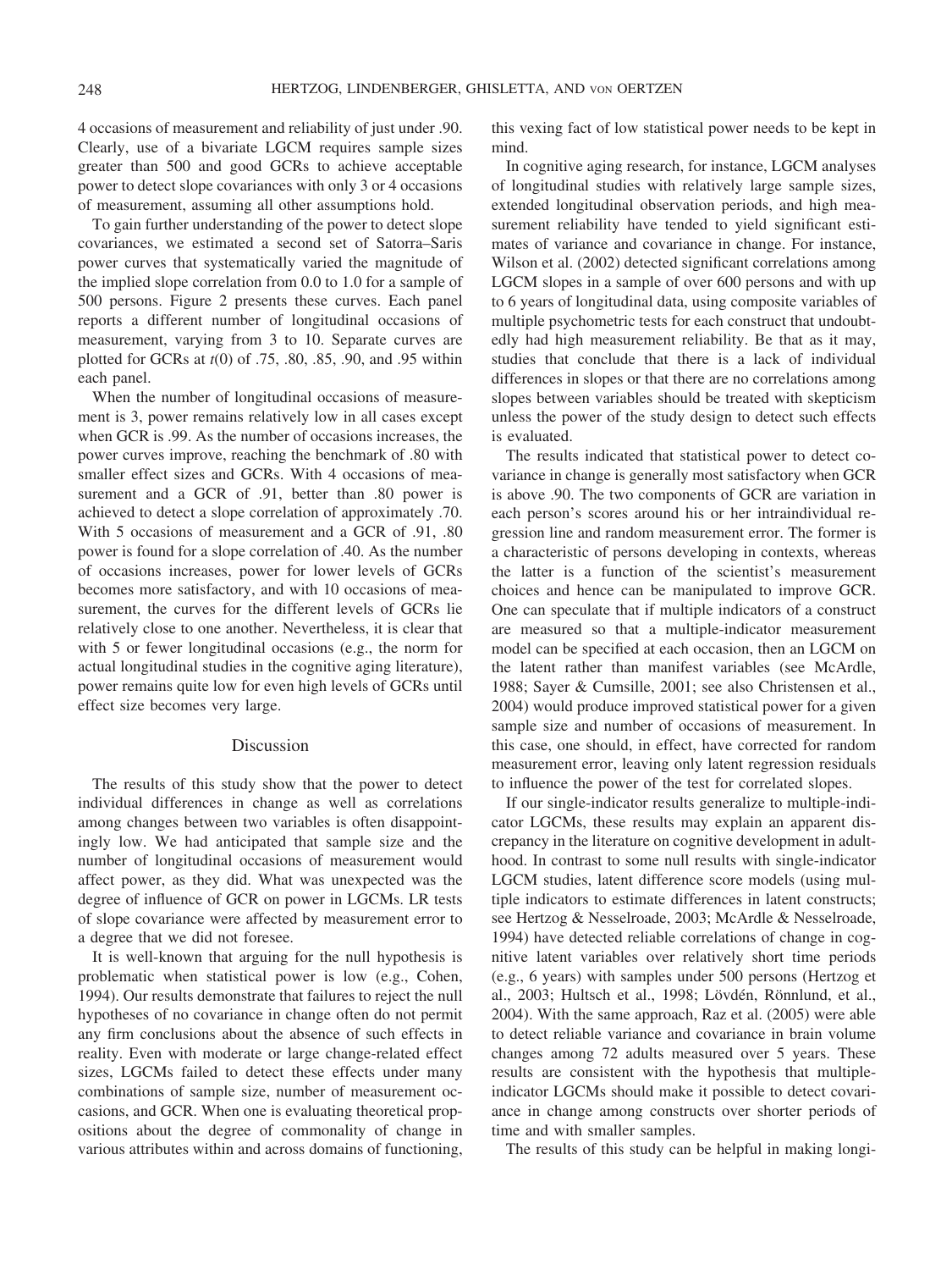

Satorra-Saris power curves mapping effect size (x-axis), represented by slope correlation ranging from .00 to 1.00, against power (y-axis) for different numbers of longitudinal occasions of measurement, organized from left to right and top to bottom as 3, 4, 5, 6, and 10 occasions, respectively. In each panel, the different power curves correspond to growth curve reliability at  $t(0)$  (from left to right) of .95, .90, .85, .80, and .75, respectively (as numbered). *Figure 2.* Satorra–Saris power curves mapping effect size (*x*-axis), represented by slope correlation ranging from .00 to 1.00, against power (*y*-axis) for different numbers of longitudinal occasions of measurement, organized from left to right and top to bottom as 3, 4, 5, 6, and 10 occasions, respectively. In each panel, the different power curves correspond to growth curve reliability at *t*(0) (from left to right) of .95, .90, .85, .80, and .75, respectively (as numbered). Figure 2.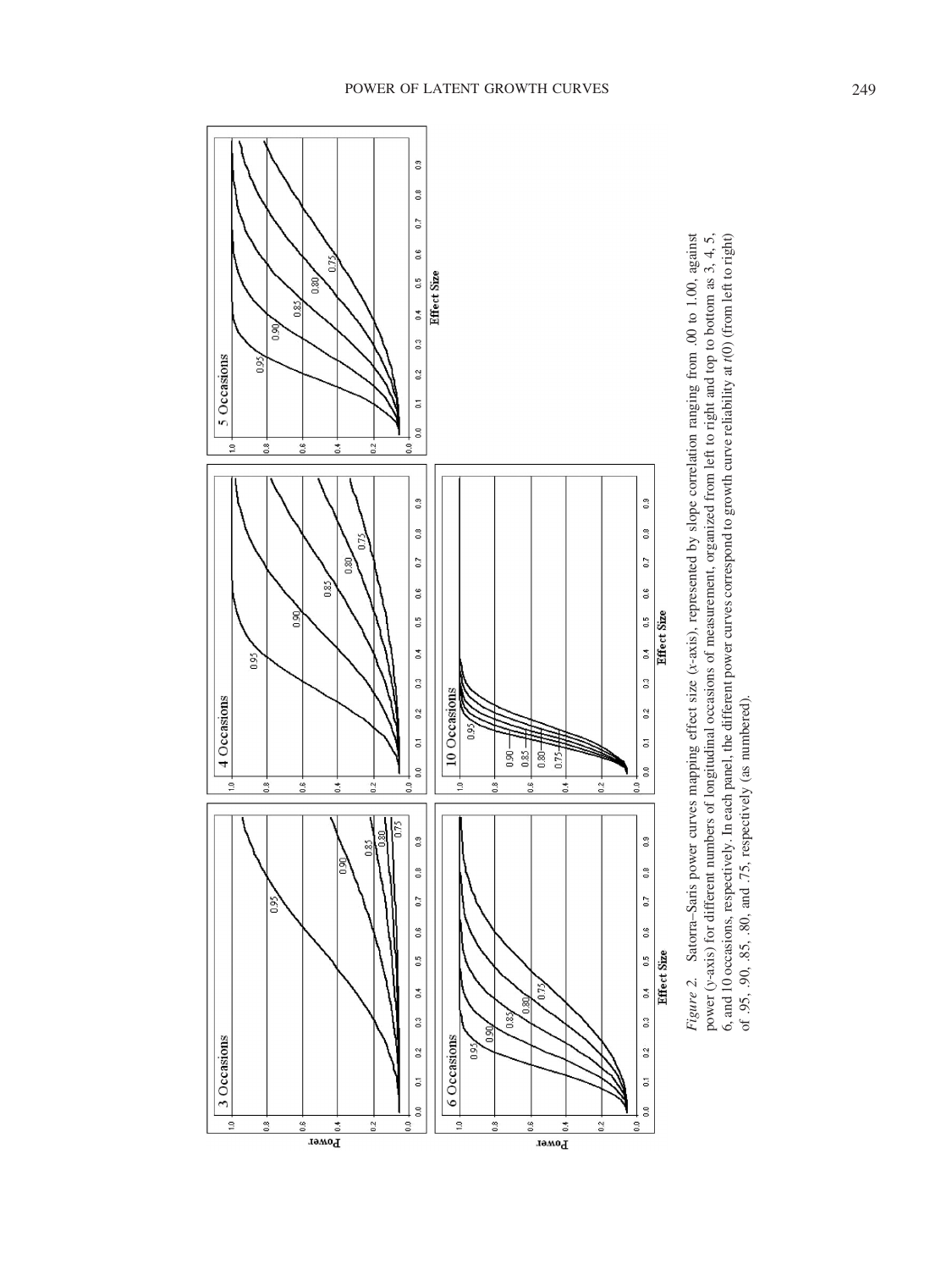tudinal design decisions. The problem, in part, is how to trade off sample size for study duration. If the researcher desires a reasonable opportunity to detect correlations of slopes with fewer than 10 occasions of measurement (in our arbitrary example metric, 18 years of elapsed time), then the power curves suggest that a large sample size  $(N = 500)$  or greater) is critical, especially if the true correlation of change is modest (.25) rather than large (.75). Most developmental psychologists would shudder at needing this long a temporal epoch to have the power to detect correlations among slopes. Increasing the sample size would, in turn, greatly reduce the number of longitudinal occasions needed to have excellent power to detect correlations among slopes.

Of course, this conclusion is strongly moderated by the GCR of the variables. The unexpectedly strong influence of GCR on the power curves suggests that one must have measures with, at a minimum, a GCR of .91 or greater to have adequate power with even 10 occasions of measurement. In fact, the effect of GCR is so potent that a longitudinal researcher might even be better off investing several potential retest cycles (e.g., 2 to 4 years) in refining measurements and enhancing their reliability before the inception of a longitudinal panel study (see Nesselroade, 1988, for further discussion of longitudinal design decisions from a selection perspective). There are boundaries on how much reliability can be increased for different kinds of measures, however. Hence, increasing GCR through the use of multiple-indicator models could save many cases and several temporal epochs of longitudinal sampling to achieve adequate power to detect correlations of change. In addition, the use of multiple indicators also enhances construct validity in the sense that it increases the likelihood of identifying the center of the construct domain in question (e.g., Little, Lindenberger, & Nesselroade, 1999).

One problem for using the present results to inform about power is that in actual longitudinal research, nonrandom attrition from the sample reduces the size of the remaining sample as a function of the number of occasions of measurement (e.g., Schaie, 1977). The present results cannot speak to effects of nonrandom attrition. However, one can compensate for sample size reductions, assuming random attrition, in a crude sense: One can assume a particular attrition rate and base power estimates on the complete sample available at the end of the study. So, for example, if one assumes that a 50% attrition rate occurs over the desired sampling epoch, then one needs to double the estimated sample size at the inception of the study.

The power curves we reported here can be used to illustrate provisional longitudinal design decisions (but see Kim, 2005). For example, say that a researcher wishes to have .80 or better power to detect a slope correlation of .50. Figure 1 indicates that a sample of 500 persons would need to be collected over four occasions of measurement (6 years elapsed time) on variables generating GCR of .93 to have .80 power to detect this correlation. With five occasions of measurement, .80 power would be achieved with GCR of .88. However, if GCR were .99, Figure 1 indicates that a sample size of 200 persons could be assessed over four occasions of measurement (6 years elapsed time) with power of 1.0 to detect the same slope correlation.

Likewise, Figure 2 enables a more fine-grained evaluation of statistical power for an expected effect size (slope correlation). Say that the investigator is interested in detecting a slope correlation of .5 with .80 power in a study with sample size of 500 but is only willing to assume a GCR of .80. The curves indicate that the investigator will not be able to achieve this level of power until measurements are collected on five or more occasions. If GCR is .91, then this level of power would be achieved with four occasions of measurement.

Researchers contemplating longitudinal designs can and should use their own specific conjectures on parameter values by the Satorra–Saris approximation (Kim, 2005) and by Monte Carlo simulation (which is readily available in Mplus; see Muthén & Muthén, 2002). This will allow them to generate a priori power estimates to guide longitudinal design decisions.

Given that longitudinal studies often involve small samples, limited numbers of measurement occasions, and lessthan-perfect reliability, the present results are sobering. Perhaps even more sobering is the likelihood that the present simulation could present a best-case scenario for power, because it treats the basic LGCM assumptions as true (e.g., there is a universal linear functional form of growth; errors are homoscedastic, statistically independent of latent change, and uncorrelated with themselves and each other over time). Further evaluation of the effects of assumption violations on LGCM power is needed. The present study has a number of limitations. We did not fully explore the universe of possible combinations of LGCM parameter values and change-related effect sizes. Furthermore, there are a number of other LGCM models and applications that we have not evaluated, such as the introduction of exogenous covariates that predict variance in intercept and change or more complicated models that build off the basic LGCM but add dynamic regression coefficients, such as McArdle's bivariate dual-change score model (e.g., McArdle, Ferrer-Caja, Hamagami, & Woodcock, 2002). Hence one should not overgeneralize our findings to the statistical power of other classes of developmental models for detecting relations among change processes. Such issues remain open empirical questions that can and should be explored in future research.

### References

Baltes, P. B., & Nesselroade, J. R. (1979). History and rationale of longitudinal research. In J. R. Nesselroade & P. B. Baltes (Eds.),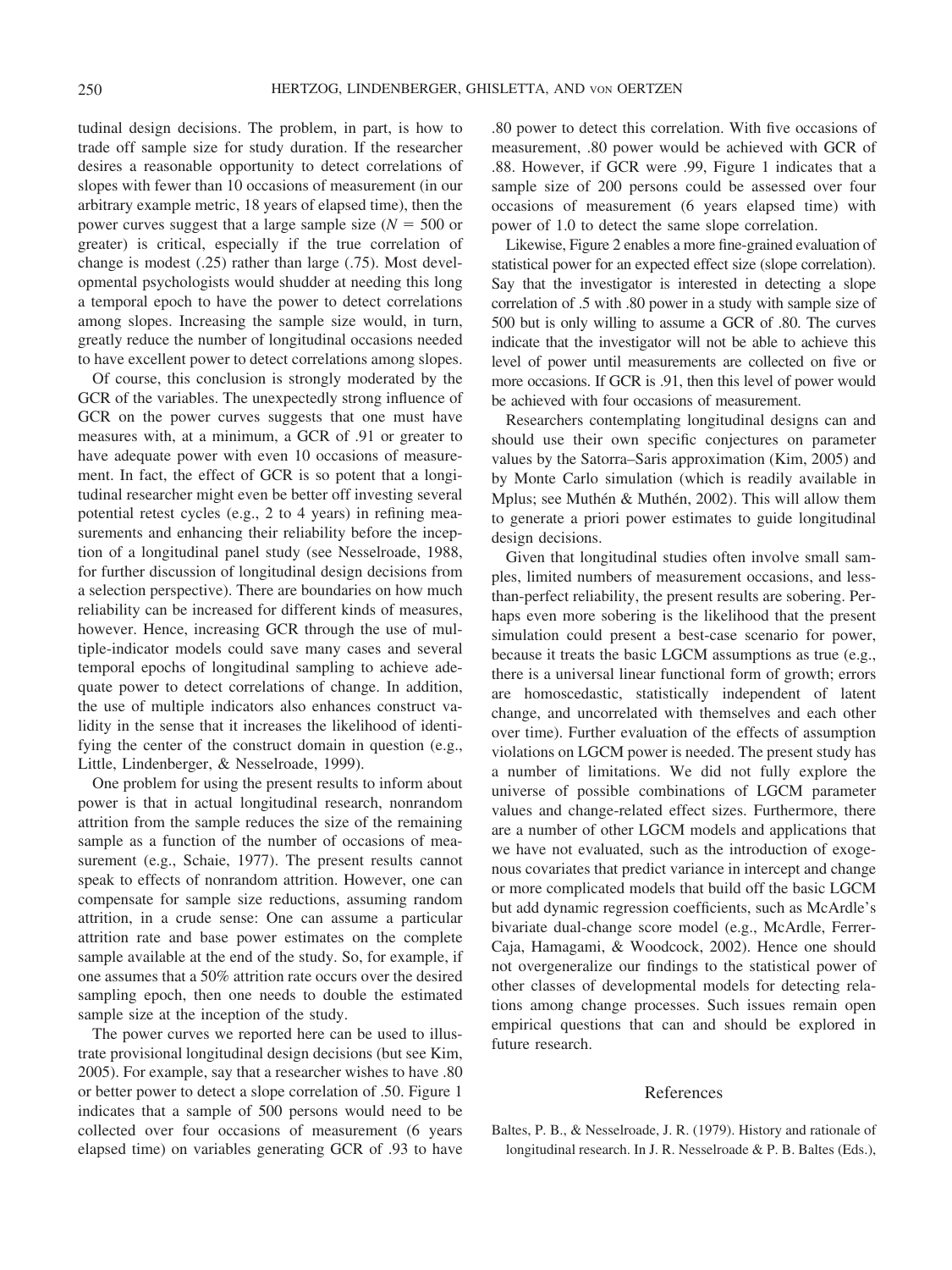*Longitudinal research in the study of behavior and development* (pp. 1–39). New York: Academic Press.

- Baltes, P. B., Reese, H. W., & Nesselroade, J. R. (1988). *Life-span developmental psychology: Introduction to research methods.* Hillsdale, NJ: Erlbaum.
- Bryk, A. S., & Raudenbush, S. W. (1987). Application of hierarchical linear models to assessing change. *Psychological Bulletin, 101,* 147–158.
- Christensen, H., Mackinnon, A., Jorm, A. F., Korten, A., Jacomb, P., Hofer, S. M., & Henderson, S. (2004). The Canberra Longitudinal Study: Design, aims, methodology, outcomes, and recent empirical investigations. *Aging, Neuropsychology, and Cognition, 11,* 169 –195.
- Cohen, J. (1994). The earth is round ( $p \leq .05$ ). *American Psychologist, 49,* 997–1003.
- Duncan, T. E., Duncan, S. C., Strycker, L. A., Li, F., & Alpert, A. (1999). *An introduction to latent variable growth curve modeling: Concepts, issues, and applications.* Mahwah, NJ: Erlbaum.
- Fan, X. (2003). Power of latent growth modeling for detecting group differences in linear growth trajectory parameters. *Structural Equation Modeling, 10,* 380 – 400.
- Ghisletta, P., & Lindenberger, U. (2003). Age-based structural dynamics between perceptual speed and knowledge in the Berlin Aging Study: Direct evidence for ability dedifferentiation in old age. *Psychology and Aging, 18,* 696 –713.
- Hertzog, C. (1985). An individual differences perspective: Implications for cognitive research in gerontology. *Research on Aging, 7,* 7– 45.
- Hertzog, C., Dixon, R. A., Hultsch, D. F., & MacDonald, S. W. S. (2003). Latent change models of adult cognition: Are changes in processing speed and working memory associated with changes in episodic memory? *Psychology and Aging, 18,* 755–769.
- Hertzog, C., & Nesselroade, J. R. (2003). Assessing psychological change in adulthood: An overview of methodological issues. *Psychology and Aging, 18,* 639 – 657.
- Hertzog, C., & Schaie, K. W. (1986). Stability and change in adult intelligence: 1. Analysis of longitudinal covariance structures. *Psychology and Aging, 1,* 159 –171.
- Hofer, S. M., & Sliwinski, M. J. (2006). Design and analysis of longitudinal studies of aging. In J. E. Birren & K. W. Schaie (Eds.), *Handbook of the psychology of aging* (6th ed., pp. 15–37). San Diego, CA: Academic Press.
- Hultsch, D. F., Hertzog, C., Dixon, R. A., & Small, B. J. (1998). *Memory change in the aged.* New York: Cambridge University Press.
- Kim, K. H. (2005). The relation among fit indexes, power, and sample size in structural equation modeling. *Structural Equation Modeling, 12,* 368 –390.
- Laird, N. M., & Ware, J. H. (1982). Random effects models for longitudinal data. *Biometrics, 38,* 963–974.
- Lindenberger, U., & Baltes, P. B. (1994). Sensory functioning and intelligence in old age: A strong connection. *Psychology and Aging, 9,* 339 –355.

Lindenberger, U., & Oertzen, T. von (2006). Variability in cogni-

tive aging: From taxonomy to theory. In F. I. M. Craik & E. Bialystok (Eds.), *Lifespan cognition: Mechanisms of change* (pp. 297–314)*.* Oxford, UK: Oxford University Press.

- Little, T. D., Lindenberger, U., & Nesselroade, J. R. (1999). On selecting indicators for multivariate measurement and modeling with latent variables: When "good" indicators are bad and "bad" indicators are good. *Psychological Methods, 4,* 192–211.
- Lövdén, M., Ghisletta, P., & Lindenberger, U. (2004). Cognition in the Berlin Aging Study (BASE): The first 10 years. *Aging, Neuropsychology, and Cognition, 11,* 104 –133.
- Lövdén, M., Rönnlund, M., Wahlin, Å., Bäckman, L., Nyberg, L., & Nilsson, L.-G. (2004). The extent of stability and change in episodic and semantic memory in old age: Demographic predictors of level and change. *Journals of Gerontology: Psychological Sciences, 59B,* P130 –P134.
- MacCallum, R. C., Widaman, K. F., Zhang, S., & Hong, S. (1999). Sample size in factor analysis. *Psychological Methods, 4,* 84 – 99.
- McArdle, J. J. (1988). Dynamic but structural equation modeling of repeated measures data. In J. R. Nesselroade & R. B. Cattell (Eds.), *Handbook of multivariate experimental psychology* (2nd ed., pp. 561–614). New York: Plenum Press.
- McArdle, J. J., & Epstein, D. B. (1987). Latent growth curves within developmental structural equation models. *Child Development, 58,* 110 –133.
- McArdle, J. J., Ferrer-Caja, E., Hamagami, F., & Woodcock, R. W. (2002). Comparative longitudinal structural analyses of the growth and decline of multiple intellectual abilities over the life span. *Developmental Psychology, 38,* 115–142.
- McArdle, J. J., & Nesselroade, J. R. (1994). Structuring data to study development and change. In S. H. Cohen & H. W. Reese (Eds.), *Life-span developmental psychology: Methodological contributions* (pp. 223–268). Hillsdale, NJ: Erlbaum.
- Muthén, B. O., & Curran, P. J. (1997). General longitudinal modeling of individual differences in experimental designs: A latent variable framework for analysis and power estimation. *Psychological Methods, 2,* 371– 402.
- Muthén, L. K., & Muthén, B. O. (2002). How to use a Monte Carlo study to decide on sample size and determine power. *Structural Equation Modeling, 9,* 599 – 620.
- Nesselroade, J. R. (1988). Sampling and generalizability: Adult development and aging research issues examined within the general methodological framework of selection. In K. W. Schaie, R. T. Campbell, W. Meredith, & S. C. Rawlings (Eds.), *Methodological issues in aging research* (pp. 13-42). New York: Springer.
- Rabbitt, P. (1993). Does it all go together when it goes? The 19th Bartlett Memorial Lecture. *Quarterly Journal of Experimental Psychology: Human Experimental Psychology, 46*(A), 385– 434.
- Rabbitt, P. M. A., Diggle, P., Smith, D., Holland, F., & McInnes, L. (2001). Identifying and separating the effects of practice and of cognitive ageing during a large longitudinal study of elderly community residents. *Neuropsychologia, 39,* 532–543.
- Raykov, T. (1993). A structural equation model for measuring